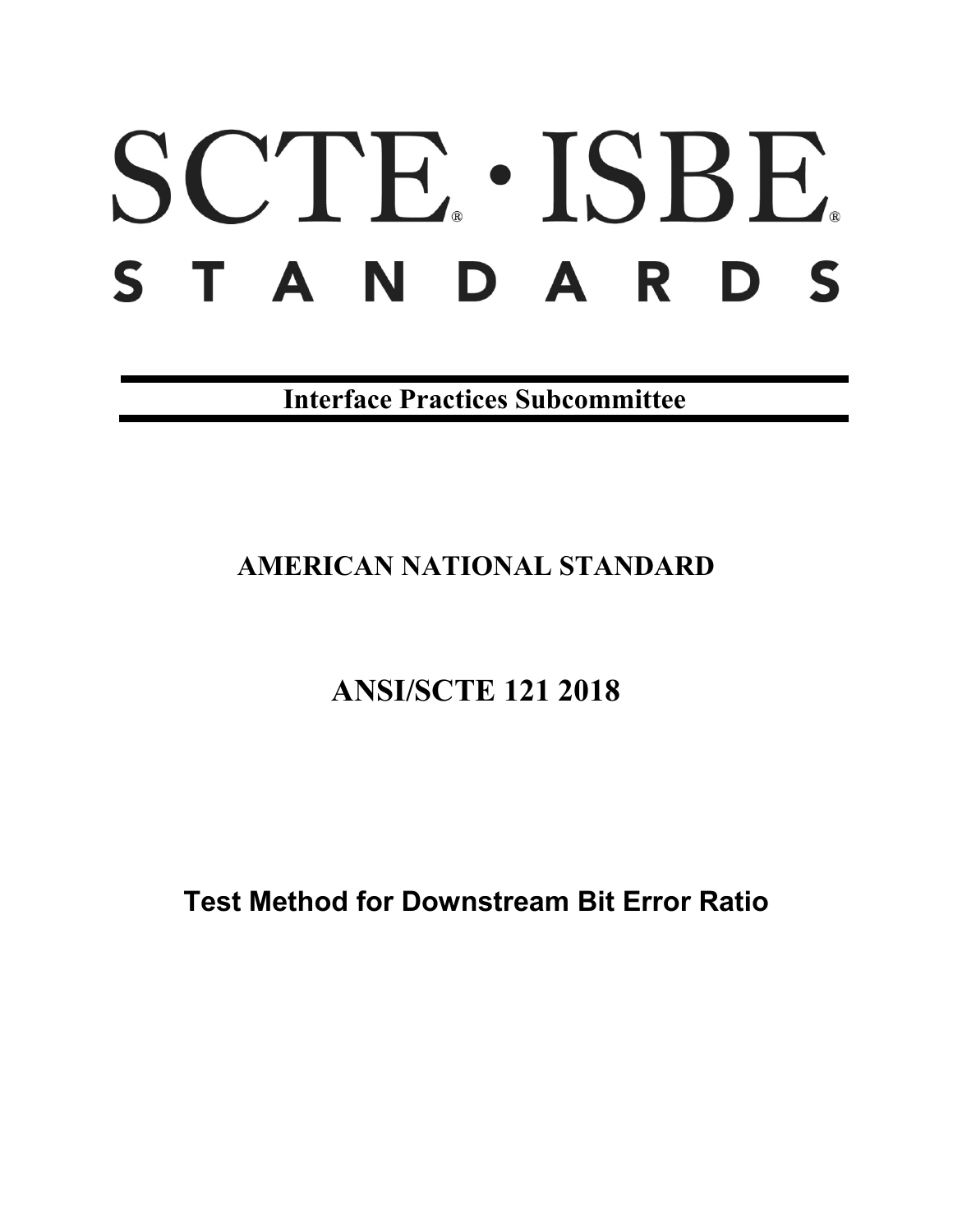# **NOTICE**

<span id="page-1-0"></span>The Society of Cable Telecommunications Engineers (SCTE) / International Society of Broadband Experts (ISBE) Standards and Operational Practices (hereafter called "documents") are intended to serve the public interest by providing specifications, test methods and procedures that promote uniformity of product, interchangeability, best practices and ultimately the long-term reliability of broadband communications facilities. These documents shall not in any way preclude any member or non-member of SCTE•ISBE from manufacturing or selling products not conforming to such documents, nor shall the existence of such standards preclude their voluntary use by those other than SCTE•ISBE members.

SCTE•ISBE assumes no obligations or liability whatsoever to any party who may adopt the documents. Such adopting party assumes all risks associated with adoption of these documents, and accepts full responsibility for any damage and/or claims arising from the adoption of such documents.

Attention is called to the possibility that implementation of this document may require the use of subject matter covered by patent rights. By publication of this document, no position is taken with respect to the existence or validity of any patent rights in connection therewith. SCTE•ISBE shall not be responsible for identifying patents for which a license may be required or for conducting inquiries into the legal validity or scope of those patents that are brought to its attention.

Patent holders who believe that they hold patents which are essential to the implementation of this document have been requested to provide information about those patents and any related licensing terms and conditions. Any such declarations made before or after publication of this document are available on the SCTE•ISBE web site at [http://www.scte.org.](http://www.scte.org/)

All Rights Reserved

© Society of Cable Telecommunications Engineers, Inc. 2018 140 Philips Road Exton, PA 19341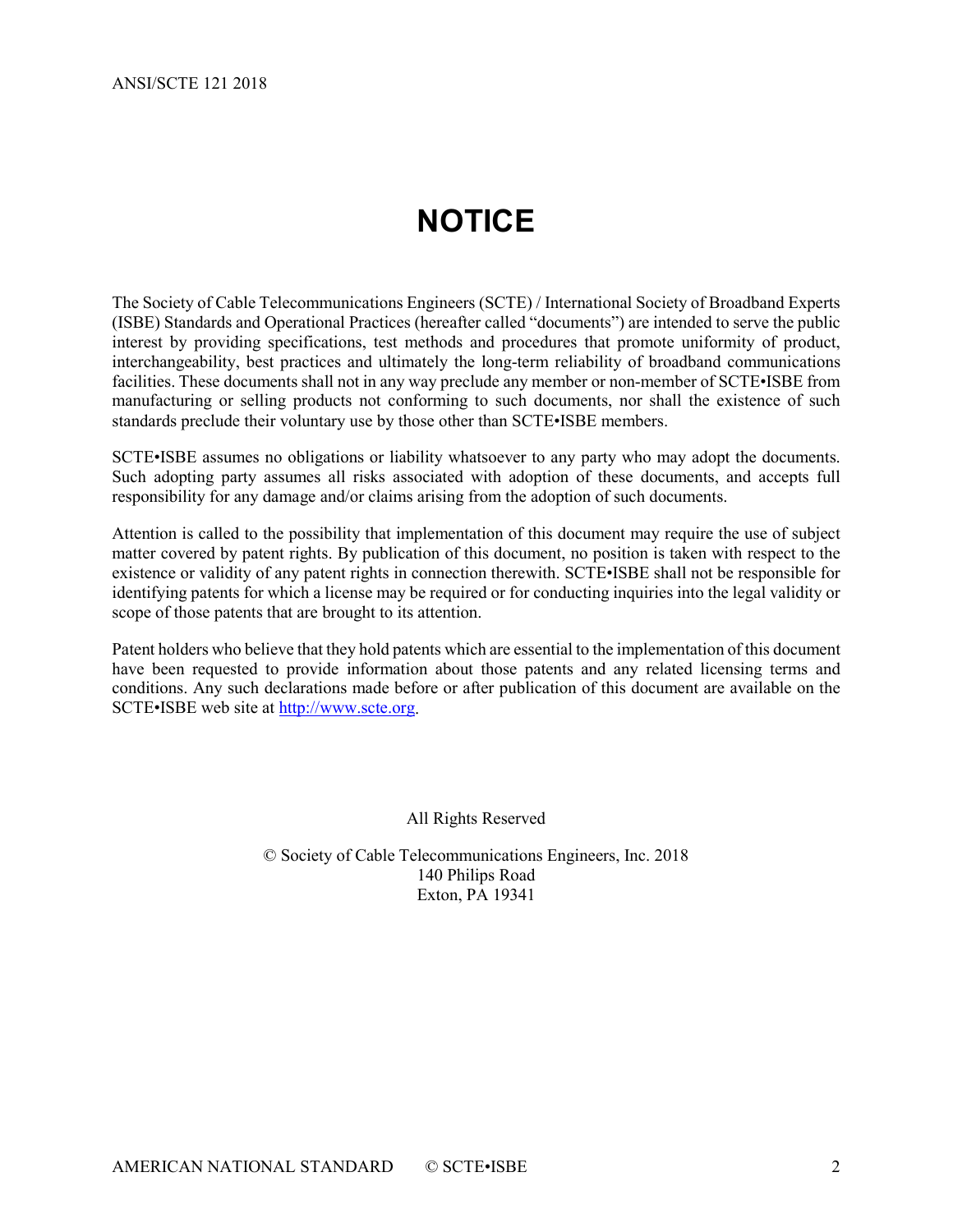<span id="page-2-0"></span>

| Title                                                                                                                                                                                                                                          | <b>Page Number</b>     |                      |                                                                                                                                                                                                                               |                |  |
|------------------------------------------------------------------------------------------------------------------------------------------------------------------------------------------------------------------------------------------------|------------------------|----------------------|-------------------------------------------------------------------------------------------------------------------------------------------------------------------------------------------------------------------------------|----------------|--|
| <b>NOTICE</b><br>the control of the control of the control of the control of the control of the control of the control of the control of the control of the control of the control of the control of the control of the control of the control |                        |                      |                                                                                                                                                                                                                               |                |  |
|                                                                                                                                                                                                                                                |                        |                      |                                                                                                                                                                                                                               |                |  |
|                                                                                                                                                                                                                                                | $1.1 -$                |                      |                                                                                                                                                                                                                               | 4              |  |
|                                                                                                                                                                                                                                                | 1.2                    |                      |                                                                                                                                                                                                                               | 4              |  |
|                                                                                                                                                                                                                                                | 1.3.                   | Benefits             |                                                                                                                                                                                                                               | 4              |  |
|                                                                                                                                                                                                                                                | 1.4.                   |                      | Intended Audience <b>Construction</b>                                                                                                                                                                                         | 4              |  |
|                                                                                                                                                                                                                                                | 1.5                    |                      | Areas for Further Investigation or to be Added in Future Versions 1997 1998                                                                                                                                                   |                |  |
| 2 <sub>1</sub>                                                                                                                                                                                                                                 |                        | Normative References |                                                                                                                                                                                                                               | 5              |  |
|                                                                                                                                                                                                                                                | 2.1                    |                      | <b>SCTE References</b>                                                                                                                                                                                                        | 5              |  |
|                                                                                                                                                                                                                                                | 2.2.                   |                      |                                                                                                                                                                                                                               | 5              |  |
|                                                                                                                                                                                                                                                | 2.3.                   |                      |                                                                                                                                                                                                                               | 5              |  |
| 3.                                                                                                                                                                                                                                             | Informative References |                      |                                                                                                                                                                                                                               | 5              |  |
|                                                                                                                                                                                                                                                | 3.1.                   |                      | <b>SCTE References</b>                                                                                                                                                                                                        | 5              |  |
|                                                                                                                                                                                                                                                | 3.2.                   |                      |                                                                                                                                                                                                                               | 5              |  |
|                                                                                                                                                                                                                                                | 3.3.                   |                      |                                                                                                                                                                                                                               | 6              |  |
| 4.                                                                                                                                                                                                                                             |                        |                      |                                                                                                                                                                                                                               |                |  |
| 5.                                                                                                                                                                                                                                             |                        |                      | 6                                                                                                                                                                                                                             |                |  |
|                                                                                                                                                                                                                                                |                        |                      |                                                                                                                                                                                                                               | 6              |  |
|                                                                                                                                                                                                                                                | 5.2                    |                      |                                                                                                                                                                                                                               | $\overline{7}$ |  |
| 6.                                                                                                                                                                                                                                             | <b>Test Setup</b>      |                      | <u> 1989 - Johann Stoff, amerikansk politiker (d. 1989)</u>                                                                                                                                                                   | 8              |  |
|                                                                                                                                                                                                                                                | 6.1.                   |                      |                                                                                                                                                                                                                               | 8              |  |
|                                                                                                                                                                                                                                                | 6.2.                   |                      |                                                                                                                                                                                                                               |                |  |
|                                                                                                                                                                                                                                                |                        | 6.2.1.               |                                                                                                                                                                                                                               | 9              |  |
|                                                                                                                                                                                                                                                |                        | 6.2.2.               | RF Upconverter                                                                                                                                                                                                                | 10             |  |
|                                                                                                                                                                                                                                                |                        | 6.2.3.               |                                                                                                                                                                                                                               | 10             |  |
|                                                                                                                                                                                                                                                |                        | 6.2.4.               |                                                                                                                                                                                                                               | 10             |  |
|                                                                                                                                                                                                                                                |                        | 6.2.5.               |                                                                                                                                                                                                                               | 11             |  |
|                                                                                                                                                                                                                                                |                        | 6.2.6.               |                                                                                                                                                                                                                               | 11             |  |
|                                                                                                                                                                                                                                                |                        |                      | 7. Procedure and the contract of the contract of the contract of the contract of the contract of the contract of the contract of the contract of the contract of the contract of the contract of the contract of the contract | 12             |  |
|                                                                                                                                                                                                                                                |                        |                      | Appendix A: Test Integration Time                                                                                                                                                                                             | 13             |  |
|                                                                                                                                                                                                                                                |                        |                      | Appendix B: Errored and Error-Free Seconds                                                                                                                                                                                    | 14             |  |

# **Table of Contents**

## **List of Figures**

| <b>Title</b>                           | <b>Page Number</b> |
|----------------------------------------|--------------------|
| Figure 1 - Downstream BER Test Diagram |                    |
| Figure 2 - QAM only Display            | 10                 |
| Figure 3 - QAM & AWGN Display          | 10                 |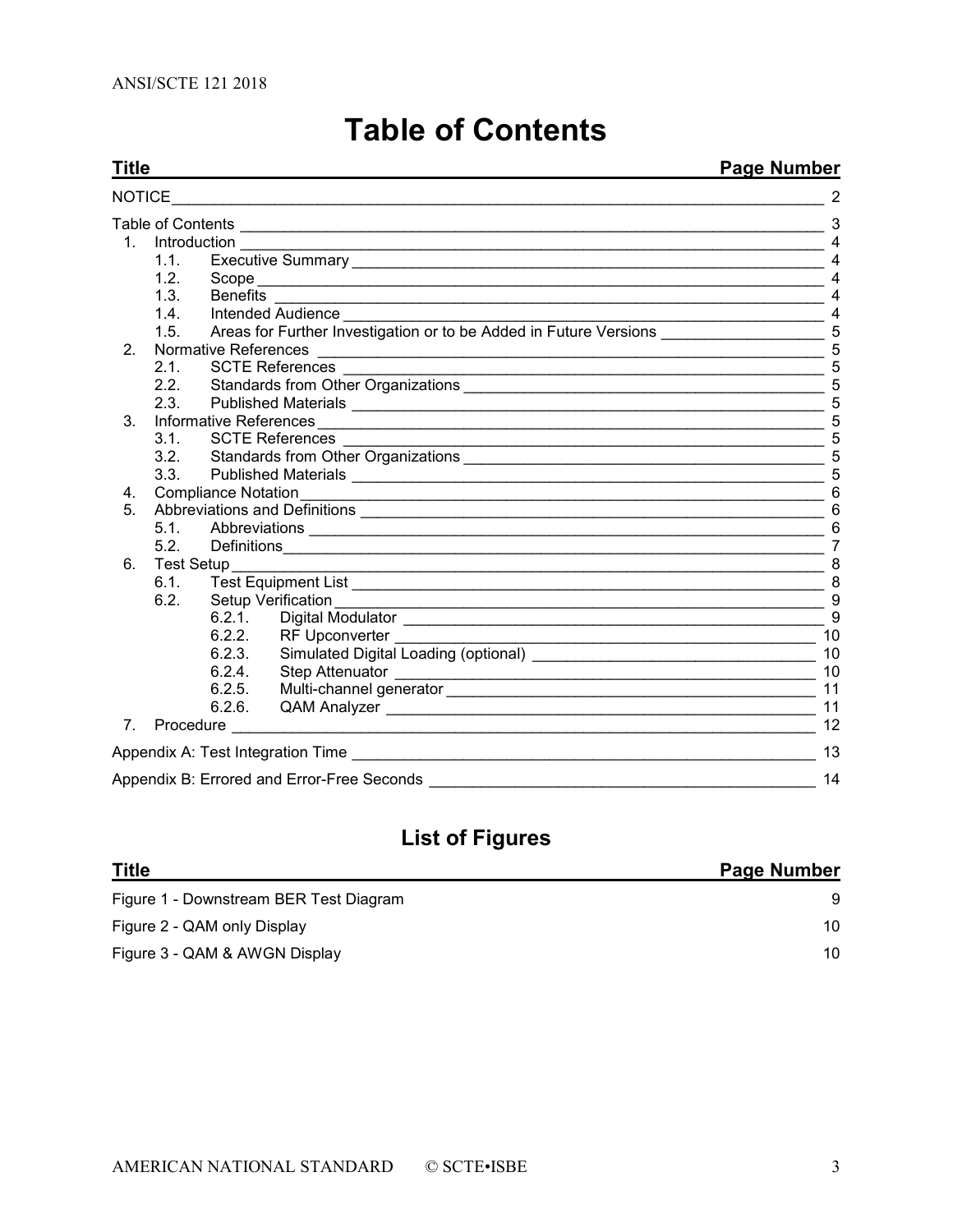## <span id="page-3-1"></span><span id="page-3-0"></span>**1. Introduction**

## **1.1. Executive Summary**

<span id="page-3-2"></span>Test method for downstream bit error ratio.

#### **1.2. Scope**

The purpose of this test is to measure bit error ratio (BER) of downstream (forward path) broadband telecommunications QAM signals. This procedure will address mainly pre-forward error correction BER results for 64- and 256-QAM.

It is important to rely upon both the pre-FEC and post-FEC BER results. In North America, most 64- and 256-QAM signals incorporate ITU-T J.83 Annex B FEC encoding. It is therefore important to reference the post-FEC result, but extremely dangerous to rely solely upon it. BER suffers from what is commonly known as a "cliff effect" in which the post-FEC BER remains error free up to a point and then begins to rapidly decline. Referring to the pre-FEC BER result can yield insight as to how much margin is available prior to reaching the cliff.

Although ITU-T J.83 Annex B is the standard of choice for forward error correction in North America, it can lead to an overoptimistic pre-FEC BER result. When utilizing ITU-T J.83 Annex B, the pre-FEC measurement is after the Trellis decoder, but before the Reed Solomon decoder. Therefore, the Annex B pre-FEC test results will include the improvements of the Trellis coding.

ITU-T J.83 Annex C is similar to Annex B in that it relies on Reed Solomon error correction and occupies a 6 MHz-wide channel; however, Annex C does not incorporate Trellis coding. Since Annex C does not contain Trellis coding, it allows the test to yield a result closer to the true pre-FEC BER performance. Annex C is however, not likely to be the FEC encoding used in the field in North America.

This test is a static measurement at a single, specified device under test (DUT) input level. It does not provide performance over an input operating range. Also, the user will have the option of either testing with Annex B or Annex C. The final test results must clearly indicate which Annex was utilized.

In addition to a bit error ratio measurement, Appendix B refers to the parameters errored and error-free seconds, which can be a useful tool in determining the impairments resulting in the bit errors.

Since the introduction of Cablelabs DOCSIS 3.1 specifications, QAM channels have been sharing the downstream spectrum with OFDM channels. Through Proactive Network Maintenance (PNM), DOCSIS 3.1 specifications leverage CMTS and cable modem features and capabilities to enable measurement and reporting of network conditions and their effects. These measurements include FEC statistics (BER) as measured by cable modems on downstream OFDM channels. Accordingly, the scope of this test was not broadened to cover OFDM channels. Instead, the reader is referred to the DOCSIS 3.1 specifications.

## <span id="page-3-3"></span>**1.3. Benefits**

<span id="page-3-4"></span>Uniform test method to determine bit error ratio of downstream signals.

## **1.4. Intended Audience**

Equipment manufacturers and technical operations.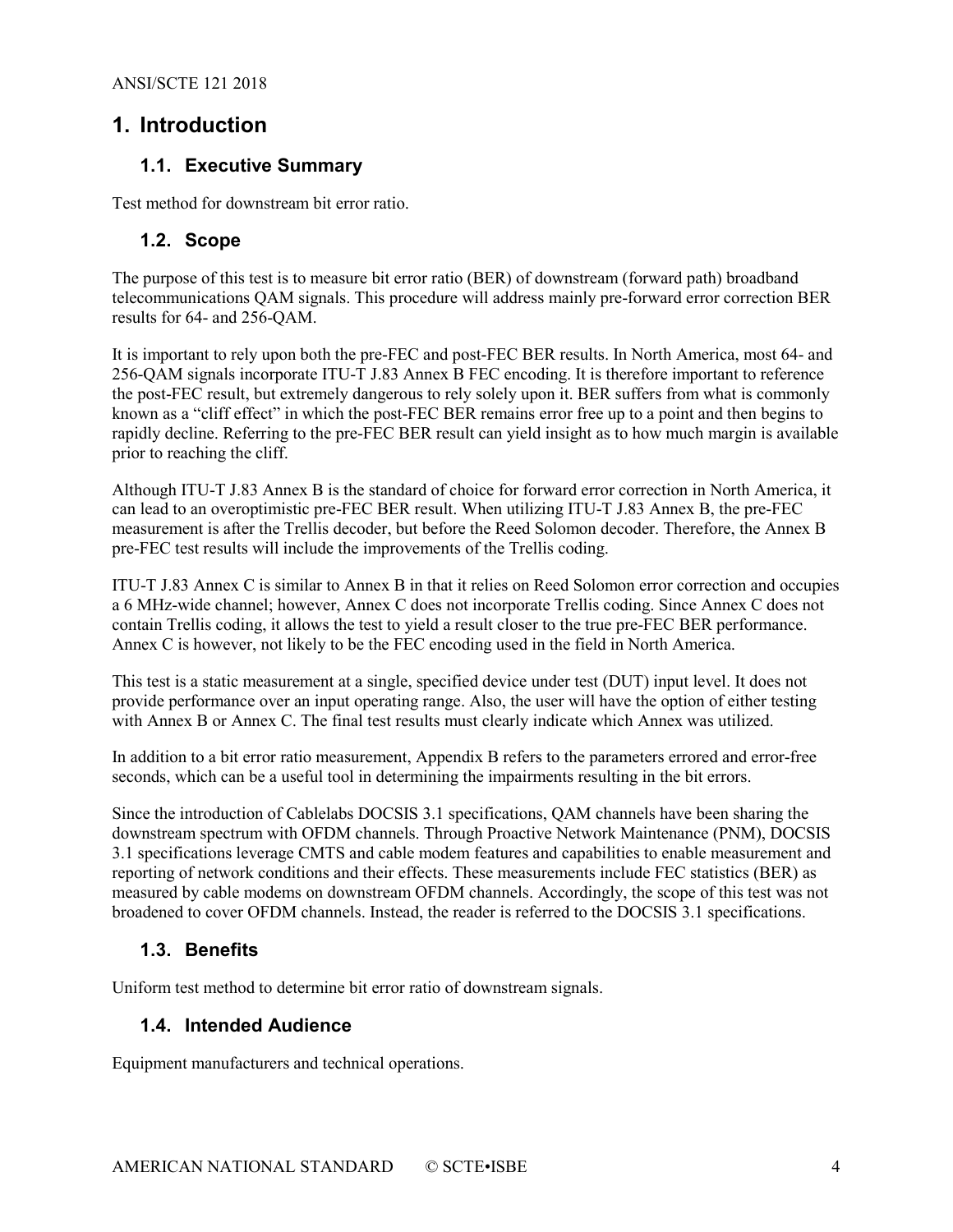## <span id="page-4-0"></span>**1.5. Areas for Further Investigation or to be Added in Future Versions**

<span id="page-4-1"></span>As bandwidth usage changes additional testing parameters may be added.

## **2. Normative References**

The following documents contain provisions, which, through reference in this text, constitute provisions of this document. At the time of Subcommittee approval, the editions indicated were valid. All documents are subject to revision; and while parties to any agreement based on this document are encouraged to investigate the possibility of applying the most recent editions of the documents listed below, they are reminded that newer editions of those documents might not be compatible with the referenced version.

## <span id="page-4-2"></span>**2.1. SCTE References**

<span id="page-4-3"></span>• No normative references are applicable.

## **2.2. Standards from Other Organizations**

• No normative references are applicable.

## <span id="page-4-4"></span>**2.3. Published Materials**

• ITU-T Recommendation J.83 (1997), Series J: Transmission of Television, Sound Programme and other Multimedia Signals. Digital Transmission of Television Signals.

## <span id="page-4-5"></span>**3. Informative References**

The following documents might provide valuable information to the reader but are not required when complying with this document.

## <span id="page-4-6"></span>**3.1. SCTE References**

- ANSI/SCTE 96 2013: Cable Telecommunications Testing Guidelines
- SCTE Measurement Recommended Practices for Cable Systems, Fourth Edition, March 2012.

## <span id="page-4-7"></span>**3.2. Standards from Other Organizations**

- NCTA Engineering Committee's Subcommittee for Standards of Good Engineering Practices, 2002.
- DOCSIS 3.1, Physical Layer Specification, CM-SP-PHYv3.1-I13-171220, December 20, 2017, Cable Television Laboratories, Inc.

## <span id="page-4-8"></span>**3.3. Published Materials**

• Edgington, Francis and Thomas, Jeffrey. Digital Basics For Cable Television Systems. Upper Saddle River: Prentice Hall PTR, 1999.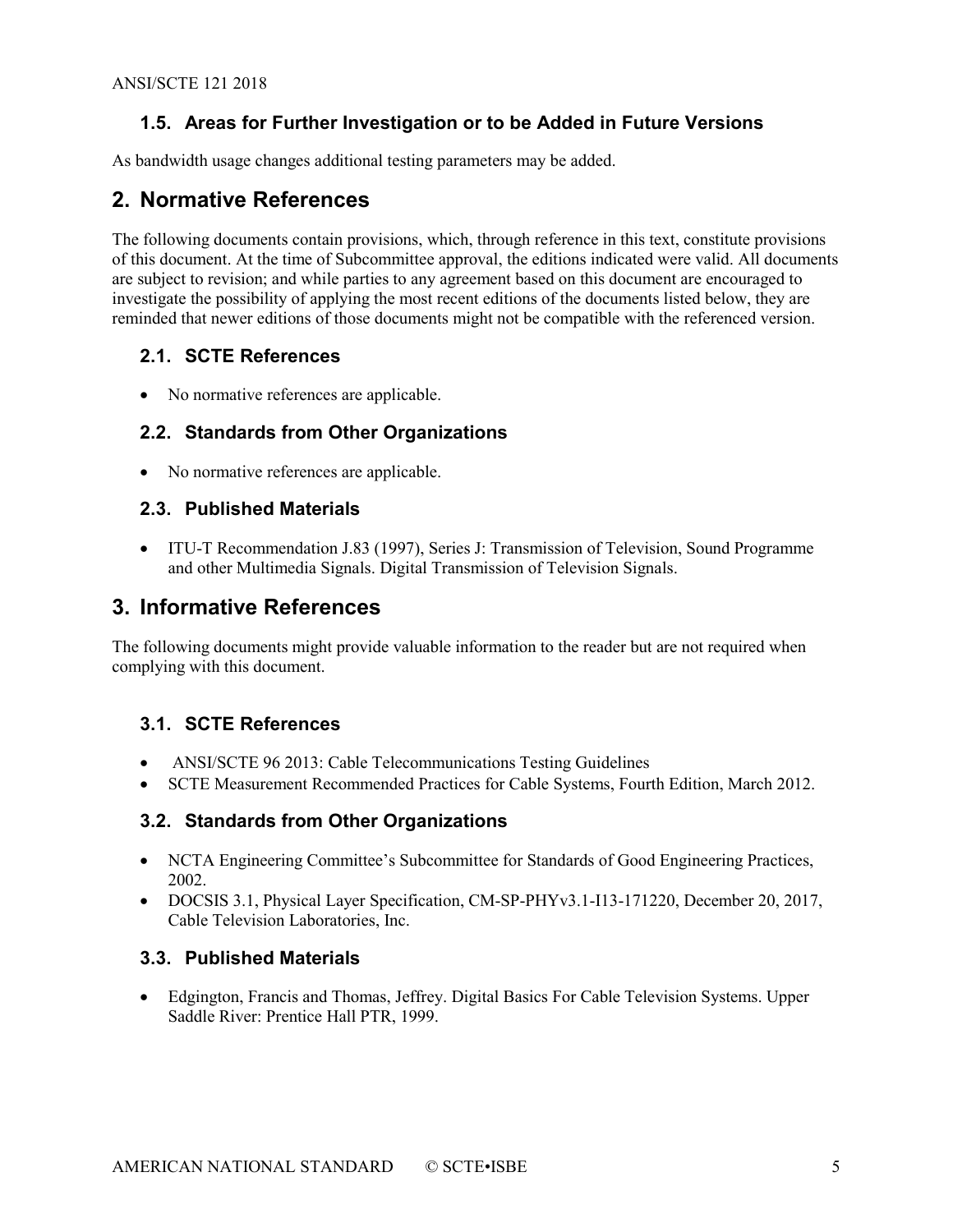## <span id="page-5-0"></span>**4. Compliance Notation**

| shall            | This word or the adjective "required" means that the item is an              |
|------------------|------------------------------------------------------------------------------|
|                  | absolute requirement of this document.                                       |
| shall not        | This phrase means that the item is an absolute prohibition of this           |
|                  | document.                                                                    |
| <i>forbidden</i> | This word means the value specified shall never be used.                     |
|                  | This word or the adjective "recommended" means that there may exist          |
|                  | valid reasons in particular circumstances to ignore this item, but the       |
| should           | full implications should be understood and the case carefully weighted       |
|                  | before choosing a different course.                                          |
|                  | This phrase means that there may exist valid reasons in particular           |
| should not       | circumstances when the listed behavior is acceptable or even useful,         |
|                  | but the full implications should be understood and the case carefully        |
|                  | weighed before implementing any behavior described with this label.          |
|                  | This word or the adjective " <i>optional</i> " means that this item is truly |
|                  | optional. One vendor may choose to include the item because a                |
| may              | particular marketplace requires it or because it enhances the product,       |
|                  | for example; another vendor may omit the same item.                          |
|                  | Use is permissible for legacy purposes only. Deprecated features may         |
| deprecated       | be removed from future versions of this document. Implementations            |
|                  | should avoid use of deprecated features.                                     |

## <span id="page-5-1"></span>**5. Abbreviations and Definitions**

## <span id="page-5-2"></span>**5.1. Abbreviations**

| <b>AWGN</b>  | additive white Gaussian noise                             |
|--------------|-----------------------------------------------------------|
| <b>BER</b>   | bit error ratio                                           |
| <b>CSO</b>   | composite second order                                    |
| <b>CTB</b>   | composite triple beat                                     |
| CW           | continuous wave                                           |
| dB           | decibel                                                   |
| <b>DUT</b>   | device under test                                         |
| <b>FEC</b>   | forward error correction                                  |
| Hz           | hertz                                                     |
| i.e.         | that is $(id \, est)$                                     |
| <b>ISBE</b>  | International Society of Broadband Experts                |
| <b>ITU-T</b> | International Telecommunication Union - Telecommunication |
|              | <b>Standardization Sector</b>                             |
| kHz          | kilohertz                                                 |
| <b>Mbps</b>  | megabits per second                                       |
| <b>MHz</b>   | megahertz                                                 |
| <b>Msps</b>  | megasymbols per second                                    |
| QAM          | quadrature amplitude modulation                           |
| RF           | radio frequency                                           |
| <b>SCTE</b>  | Society of Cable Telecommunications Engineers             |
| <b>SDL</b>   | simulated digital loading                                 |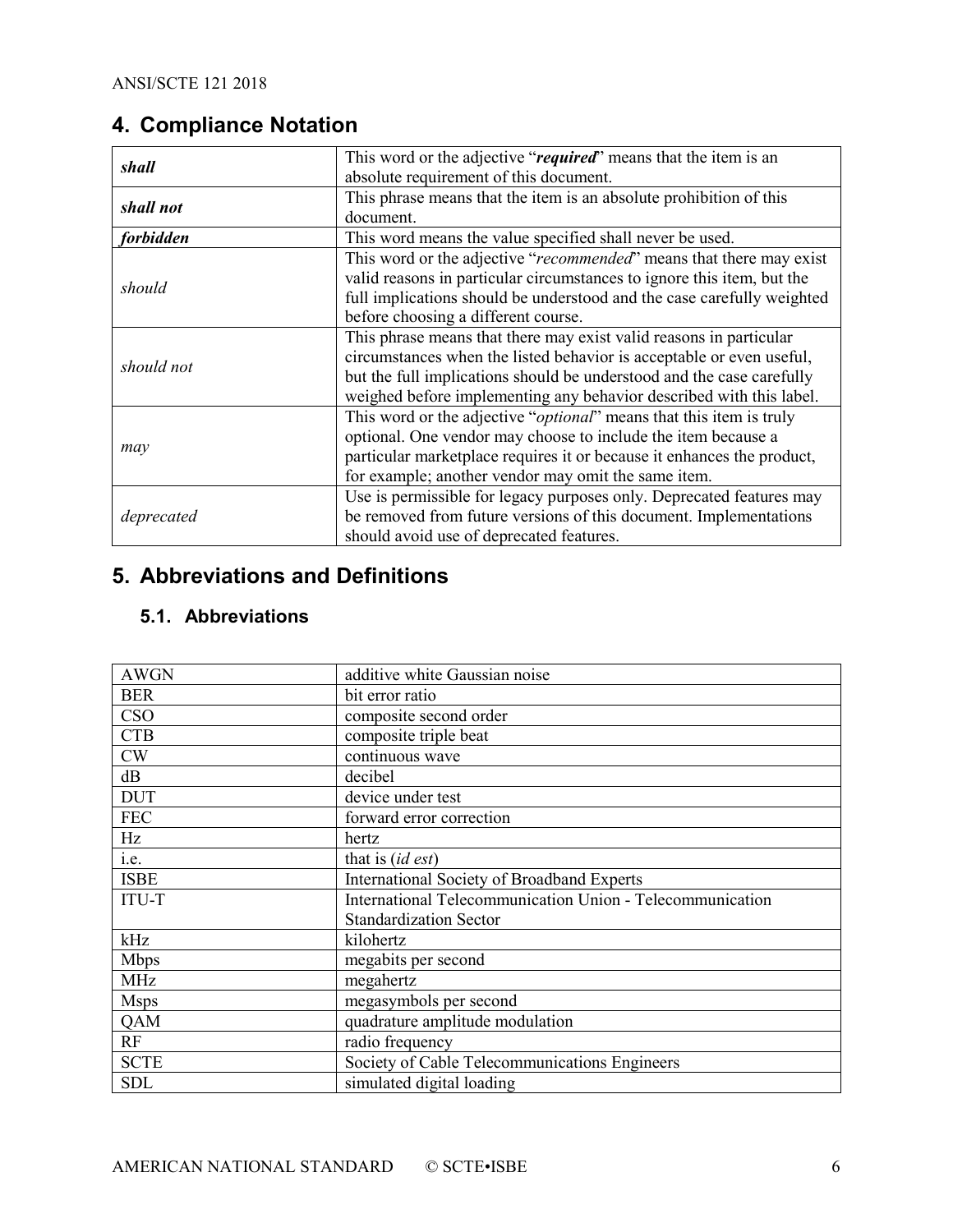## <span id="page-6-0"></span>**5.2. Definitions**

| adaptive equalizer                          | A circuit in a digital receiver that compensates for a |
|---------------------------------------------|--------------------------------------------------------|
|                                             | digitally modulated signal's in-channel complex        |
|                                             | frequency response impairments                         |
| bit error ratio (BER)                       | The number of errored bits divided by the total        |
|                                             | number of bits transmitted, received, or processed     |
|                                             | over some stipulated period.                           |
| errored second                              | A one second period with one or more errored           |
|                                             | blocks.                                                |
| forward error correction (FEC)              | A combination of techniques and algorithms used to     |
|                                             | identify and fix data transmission errors.             |
| interleaving                                | A subset of forward error correction that provides     |
|                                             | additional immunity to noise bursts by spreading the   |
|                                             | bits or symbols in time.                               |
| International Telecommunication Union (ITU) | An agency within the United Nations that allocates     |
|                                             | global RF spectrum, assigns satellite orbits, and      |
|                                             | develops standards related to information and          |
|                                             | telecommunication technology.                          |
| <b>ITU-T J.83</b>                           | A set of technical specifications published by the     |
|                                             | International Telecommunication Union -                |
|                                             | Telecommunication Standardization Sector               |
|                                             | applicable to digital signals used in cable networks   |
|                                             | for the transmission of video, audio, and data         |
|                                             | services.                                              |
| quadrature amplitude modulation (QAM)       | A modulation technique in which an analog signal's     |
|                                             | amplitude and phase vary to convey information,        |
|                                             | such as digital data.                                  |
| randomization                               | A subset of forward error correction in which the      |
|                                             | data to be transmitted is randomized using a           |
|                                             | pseudorandom binary sequence scrambler.                |
| Reed-Solomon coding                         | A class of error correction techniques that is capable |
|                                             | of detecting and correcting multiple symbol errors.    |
|                                             | As used in ITU-T J.83 Annex B, Reed-Solomon            |
|                                             | FEC can correct up to three errored Reed-Solomon       |
|                                             | symbols per Reed-Solomon codeword, and up to           |
|                                             | eight errored RS symbols per RS codeword in ITU-T      |
|                                             | J.83 Annex C. p                                        |
| symbol rate                                 | The number of symbols transmitted over a given         |
|                                             | period of time, typically per second.                  |
| Trellis coding                              | A subset of forward error correction in which the      |
|                                             | symbol constellation (redundancy) is increased         |
|                                             | without increasing the symbol rate or power            |
|                                             | spectrum. The redundancy allows for an improved        |
|                                             | signal-to-noise ratio threshold.                       |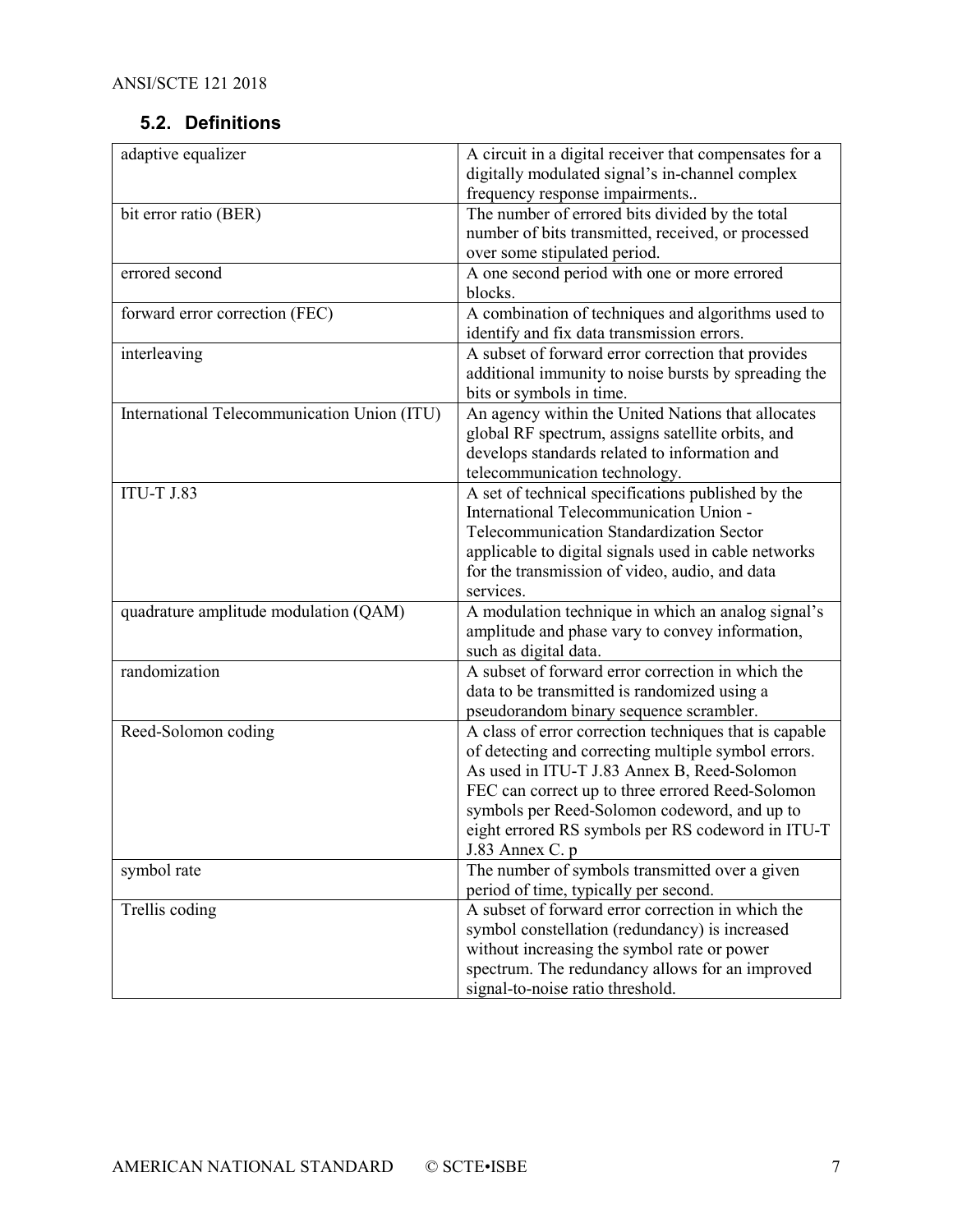## <span id="page-7-0"></span>**6. Test Setup**

## <span id="page-7-1"></span>**6.1. Test Equipment List**

- Digital modulator(s). Quantity to be determined by the amount of channel loading being tested.
	- $\circ$  64- and/or 256-OAM
	- $\circ$  ITU-T J.83(B) and/or ITU-T J.83(C)
	- o Variable interleaver controls
- RF upconverter(s). Quantity to be determined by the amount of channel loading being tested. May not be needed if signal source is able to directly generate desired signals on-channel.
	- o Frequency range variable from 54 MHz to 860 MHz, minimum
	- o Above 860 MHz desirable
- Simulated digital loading (optional)

*Aside from the QAM channels under test, the remaining digital loading may be simulated digital loading vs. actual QAM channels*

- AWGN generator
	- o Variable output power or incorporate an external variable attenuator
- Appropriate bandpass (high/low pass) filter to shape the noise loading in accordance with the specified channel plan
	- o 16 dB minimum return loss, 75 ohm nominal impedance
	- $\circ$  +/- 10 MHz from edge frequency, >40 dB rejection
	- $\circ$  +/- 0.25 dB flatness
	- $\circ$  < 1.5 dB insertion loss
- Notch filters (channel deletion filters)
	- o Center frequency = center frequency of test channel
	- o 16 dB minimum return loss, 75 ohm nominal impedance
	- o 6 MHz wide, >50 dB in-band rejection
	- $\circ$  +/- 2 MHz from bandedge, <3.0 dB insertion loss
	- $\circ$  +/- 0.25 dB flatness in the passband
	- $\circ$  < 1.5 dB insertion loss
- One lab amplifier (optional)
	- o Gain as needed in order to meet the DUT specified input, minimal distortion or noise contribution
	- o 75 ohm nominal impedance
- One variable RF attenuator
	- o 16 dB minimum return loss, 75 ohm nominal impedance
- One multi-channel signal generator
	- o Capability to produce signals on all the nominal visual carrier frequencies for all the channels in the frequency band to be tested
	- o Ability to adjust the power of each individual channel
	- o Ability to turn individual channels on/off.
	- o CSO, CTB, or spurious signals generated within the signal source(s) should be at least 20 dB below those of the DUT
	- o For testing with non-coherent carrier frequencies, the capability to maintain individual non-coherent frequencies to within +/- 5 kHz of the nominal carrier frequencies.
- Two RF combiners, may be RF splitter/combiner or a directional coupler.
	- o Minimum isolation of 20 dB, 75 ohm nominal impedance
- One 6 MHz wide bandpass filter with the center frequency set to that of the channel under test
	- $\circ$  +/- 10 MHz from center frequency, > 25 dB rejection
	- o 75 ohm nominal impedance, 18 dB minimum return loss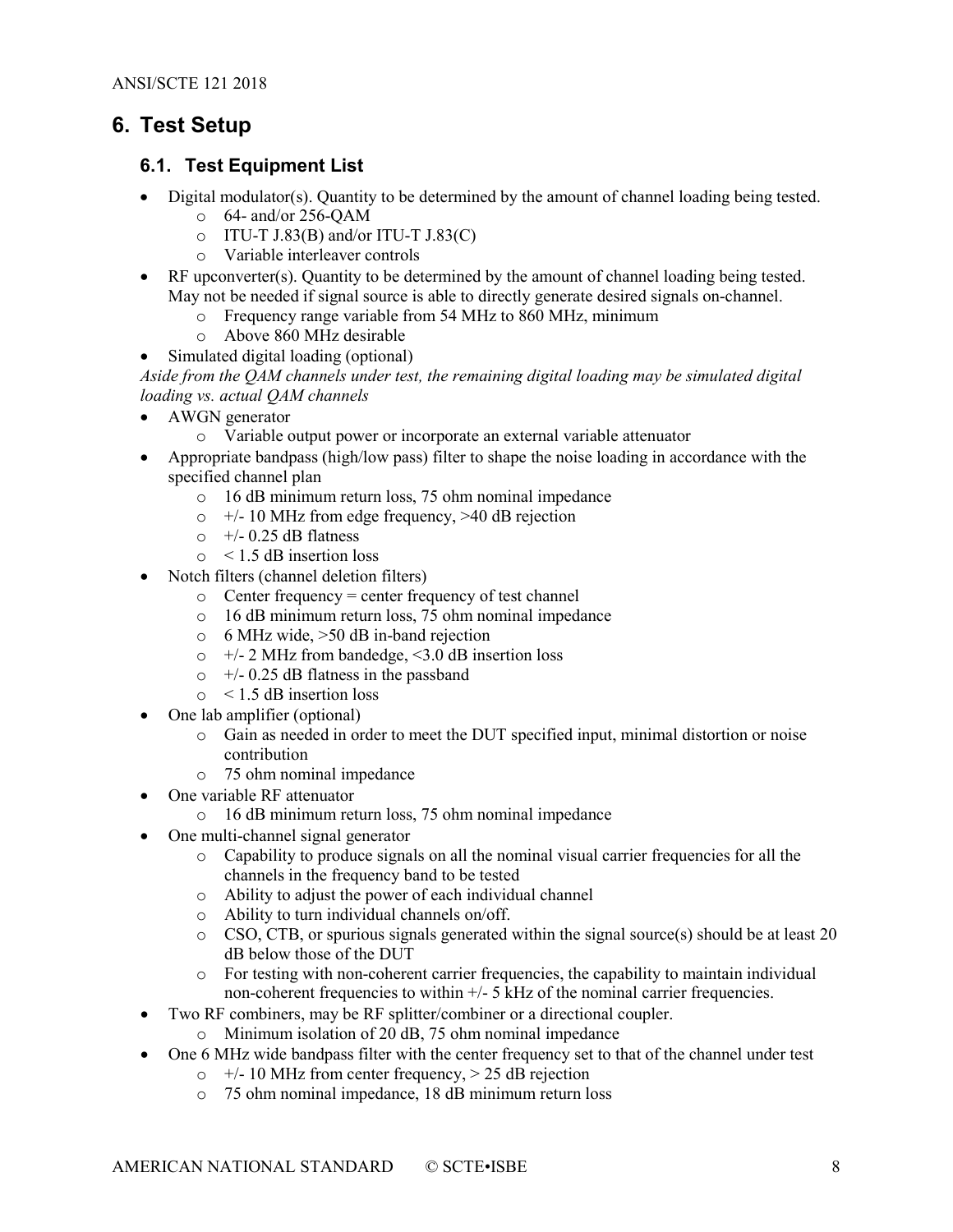- o May not be required depending on the model of demodulator/analyzer used.
- One QAM analyzer.
	- o 64- and 256-QAM capabilities
	- $\circ$  ITU-T J.83(B) and/or ITU-T J.83(C)
	- o QAM analyzer should be able to display pre-FEC and post-FEC BER results Note: The QAM analyzer pre-FEC results are to be strictly based on an errored bit count relative to the total number of transmitted bits. It is not to be derived based on a theoretical value relative to a signal-to-noise measurement.
- Spectrum analyzer (optional)

Follow all calibration requirements recommended by the manufacturers of the test equipment, including adequate warm-up and stabilization time.

## <span id="page-8-0"></span>**6.2. Setup Verification**

Connect the equipment as depicted in [Figure 1.](#page-8-2) Bypass the DUT with a straight coaxial connection from the combined analog and digital to the input of the bandpass filter.



<span id="page-8-2"></span>reguired

## **Figure 1 - Downstream BER Test Diagram**

## *6.2.1. Digital Modulator*

- <span id="page-8-1"></span>Set the modulation to the proper format (i.e., 64- or 256-QAM)
- Set the symbol rate accordingly
	- o Annex B
		- 64-QAM 5.056941 Msps
		- $-256$ -QAM 5.360537 Msps
	- o Annex C
		- 64-QAM 5.309734 Msps
		- 256-QAM 5.309734 Msps
- Information bit rate / transmitted bit rate
	- o Annex B
		- 64-QAM 26.97035 Mbps / 30.342 Mbps
		- $\sim 256$ -QAM 38.81070 Mbps / 42.8843 Mbps
	- o Annex C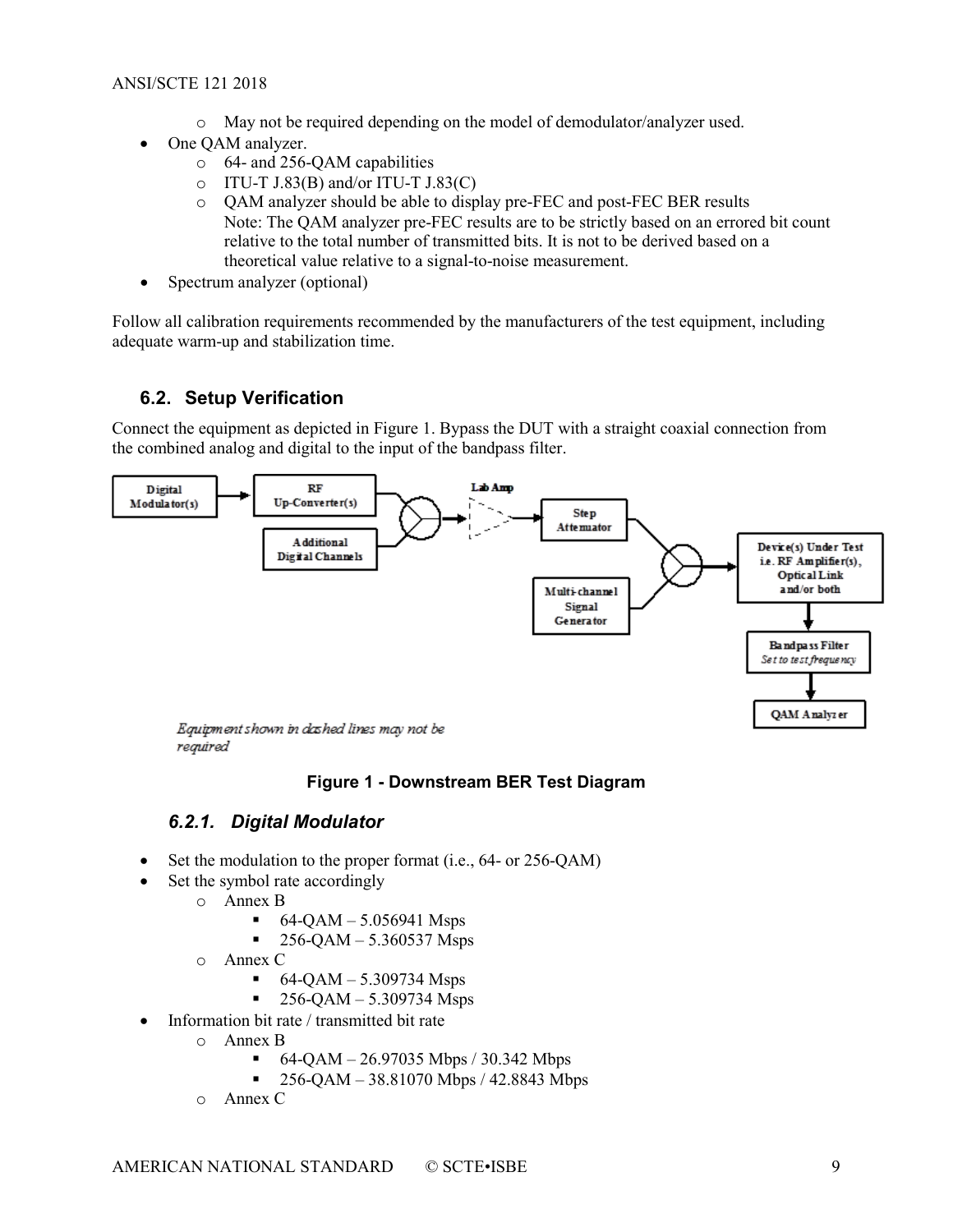- $-64-QAM 29.359708 Mbps / 31.644 Mbps$
- $\blacksquare$  256-QAM 39.146278 Mbps / 42.192 Mbps
- Set the interleaver accordingly
	- o Annex B
		- $-64-QAM I=128, J=4$
		- $-256$ -QAM I=128, J=4
	- o Annex C
		- $-64-QAM I=12, J=17$
		- $\blacksquare$  256-QAM I=12, J=17
	- Set the roll-off factor accordingly
		- o Annex B
			- $-64-QAM 18%$
			- $-256-QAM 12%$
		- o Annex C
			- $-64-QAM 13%$
			- $-256-QAM 13%$

## <span id="page-9-0"></span>*6.2.2. RF Upconverter*

- Set the RF center frequency as required per the channel plan
	- o As a minimum, the first and last digital channel performance should be verified for BER performance.
- The RF output level should be adjusted such that all digital channels are at an equal level as indicated in [Figure 2.](#page-9-3)



**Figure 2 - QAM only Display**

## <span id="page-9-3"></span>*6.2.3. Simulated Digital Loading (optional)*

<span id="page-9-1"></span>When using a combination of simulated digital loading (SDL) comprising additive white Gaussian noise (AWGN) and QAM channels, the actual QAM channel will appear to be higher in level than the SDL when viewed on a spectrum analyzer. This is due to the fact that most of the total channel power is within a 5.06 MHz (64-QAM, Annex B) or 5.36 MHz (256-QAM, Annex B) spectrum versus the 6 MHz of the SDL. The total power within a 6 MHz channel is to be equal. This may be accomplished by setting the spectrum analyzer to measure power per 6 MHz channel or measuring in power per Hz.



<span id="page-9-2"></span>**Figure 3 - QAM & AWGN Display**

#### <span id="page-9-4"></span>*6.2.4. Step Attenuator*

Adjust the step attenuator in order to achieve the DUT specified input for the digital channel loading relative to the analog input.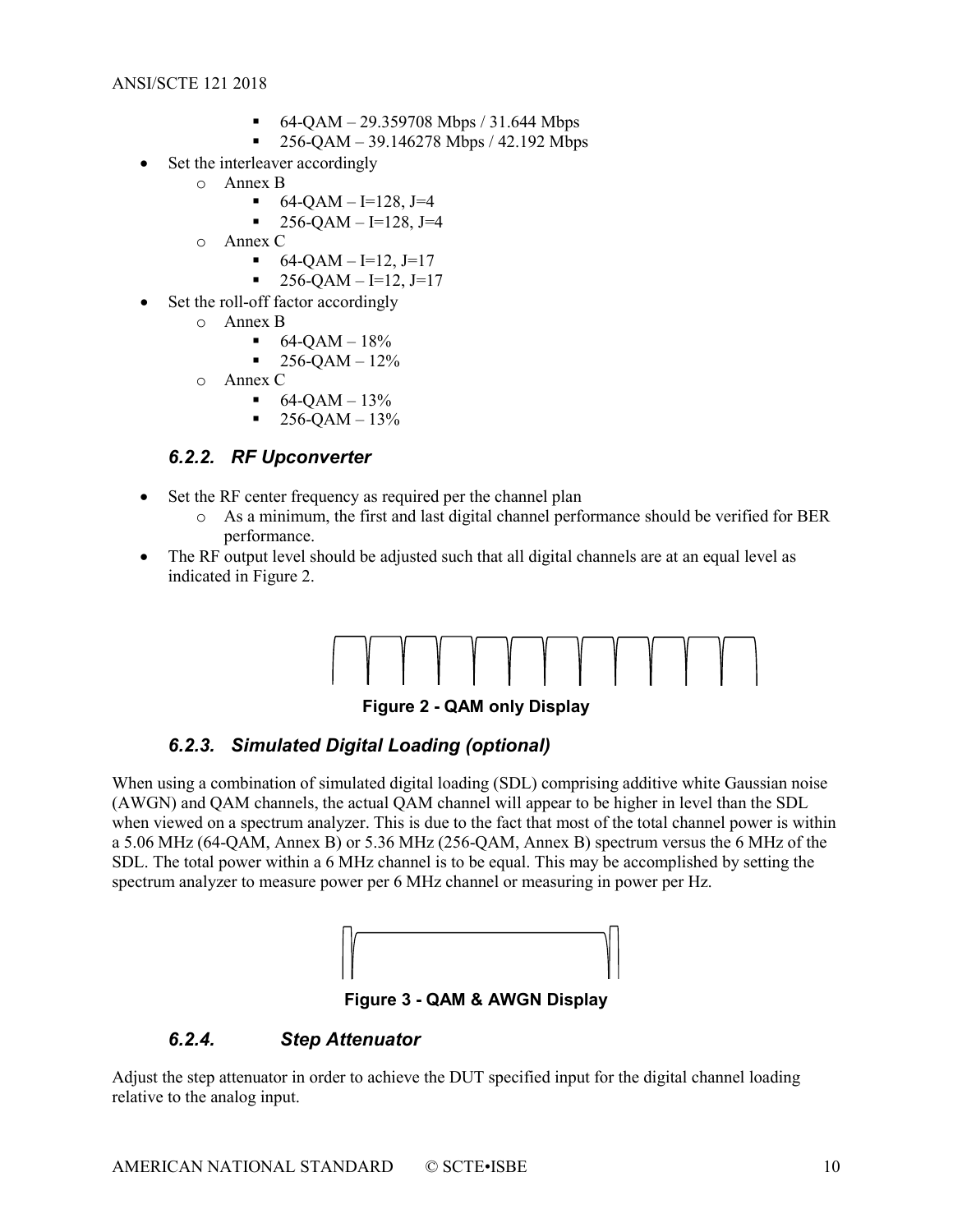## <span id="page-10-0"></span>*6.2.5. Multi-channel generator*

Each channel to be operated as a continuous wave (CW) tone at its specified operating level.

Set the output to provide all of the signals need for the applicable frequency plan.

The analog carrier frequencies for noncoherent frequency plans should be randomly dispersed within  $+/5$ kHz about the nominal visual carrier frequency, in order to obtain the most stable, repeatable result.

Input the combined analog and digital channel loading to the 6 MHz bandpass filter. Tune or select the center frequency of the filter to the center frequency of the channel under test.

Input the filtered test channel to the QAM analyzer.

<span id="page-10-1"></span>Ensure that the input of the QAM analyzer is at the proper RF level. Refer to the manufacturer's specification sheet.

## *6.2.6. QAM Analyzer*

- Mode
	- o ITU-T J.83, Annex B or ITU-T J.83, Annex C
- Modulation format
	- o 64- or 256-QAM
- Set the symbol rate accordingly
	- o Annex B
		- $-64-QAM 5.056941$  Msps
		- $-256-QAM 5.360537$  Msps
	- o Annex C
		- $-64-QAM 5.309734$  Msps
		- $-256$ -QAM 5.309734 Msps
- SAW filter
	- $\circ$  6 MHz
- Set the roll-off factor accordingly
	- o Annex B
		- $-64-OAM 18%$
		- $-256$ -QAM  $12\%$
	- o Annex C
		- $-64-QAM 13%$
		- $-256$ -OAM 13%
- Adaptive equalizer
	- o On
- Center frequency tuned to the channel under test

Set the QAM analyzer for a 1 minute averaged BER test. Enable the modulator forward error correction (Annex B or Annex C).

Per the test equipment manual, reset the BER results and begin the 1 minute averaged BER test. Ensure that both the post-FEC and pre-FEC BER are error free.

If the test fails to meet error free performance, verify the setup connections, the tuning of the bandpass filter, proper RF levels, modulator/demodulator settings, as well as the QAM analyzer settings. If pre-FEC error free performance is unobtainable, ensure that the setup has sufficient performance margin (at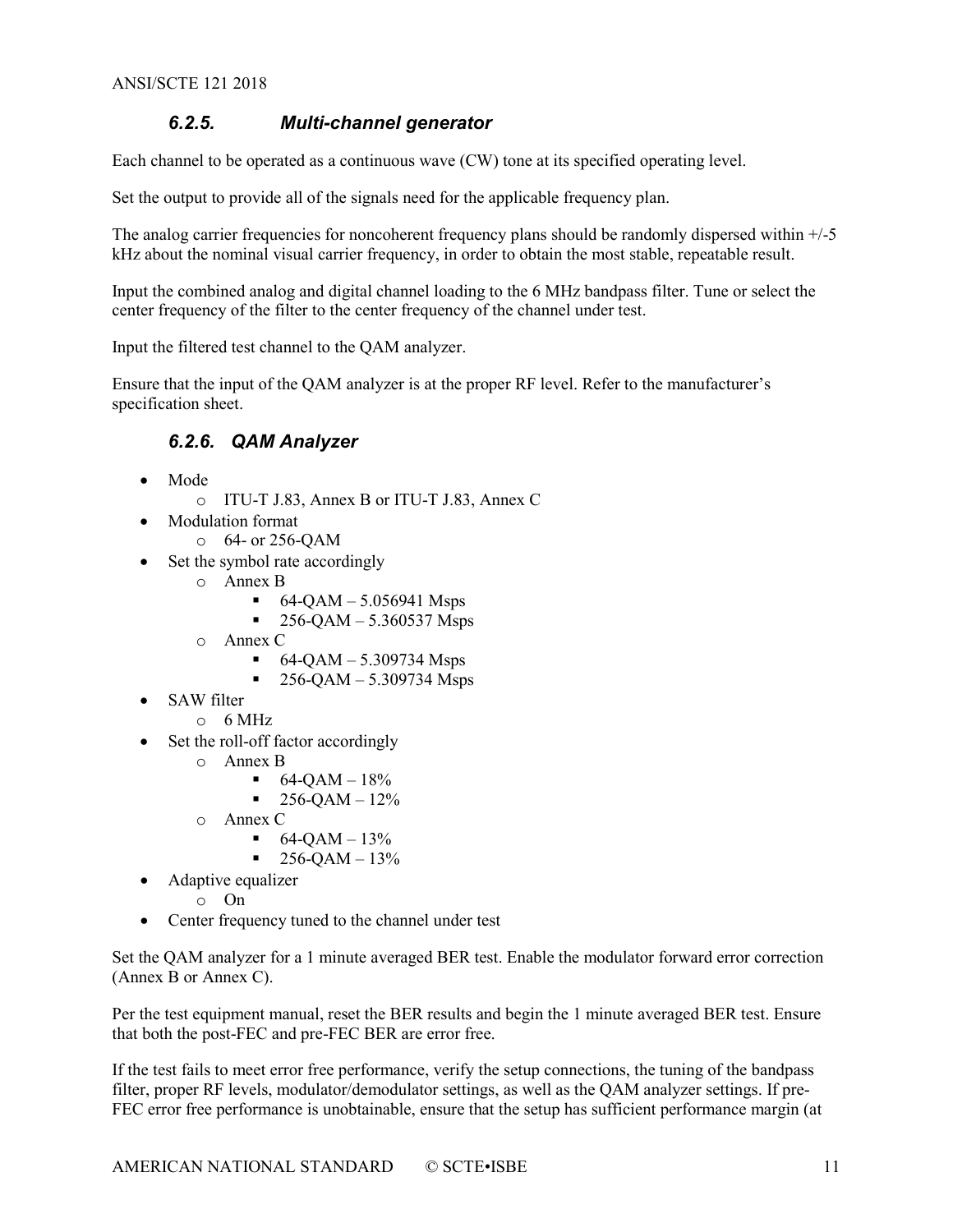#### ANSI/SCTE 121 2018

least two orders of magnitude) such that it will not impact the measurement of the DUT. Refer to the equipment manufacturers manuals as needed.

## <span id="page-11-0"></span>**7. Procedure**

- 1. Connect the DUT into the test setup as indicated in [Figure 1.](#page-8-2) Verify that the DUT input is per specification.
- 2. Adjust the levels of the DUT {optical link and/or RF amplifier(s)} as specified.
- 3. Ensure that the input of the QAM analyzer is at the proper RF level. Refer to the manufacturer's specification sheet.
- 4. Set the QAM analyzer for a 1 minute averaged BER test. Enable the modulator forward error correction (Annex B or Annex C).

Note: A sequential grouping of the individual 1-minute tests will be performed in order to complete the overall test. See Appendix A for a detailed explanation of the overall integration time.

Per the test equipment manual, reset the BER results and begin the 1 minute averaged BER test.

At the conclusion of the 1-minute test, record the pre-FEC BER results and immediately reset the BER measurement in order to begin the next series of the data compilation.

Note: The accuracy of the pre-FEC BER results have been compromised once any post-FEC bit errors have occurred. If any post-FEC errors are recorded, disregard the pre-FEC BER results.

Repeat 6.4.2 until the entire data set is completed. The final results must clearly indicate whether Annex B or Annex C FEC encoding was utilized.

Note: Some test instruments can be set up to achieve minute by minute average BER results during a multiple minute test. Provided the BER test sample period is less than or equal to one minute, any 'subminute' test period BER results can be averaged in order to determine the average BER per each one minute time period. For example, if BER is measured in one second samples, the average of 60 contiguous samples would equal the average BER for a one minute period. In this case, the analyzer test duration is set for the total, desired test time. The one second samples are extracted and the individual 1 minute results are created at the conclusion of the entire test.

Consult the test equipment manufacturer's procedures for information on setting up the instrument.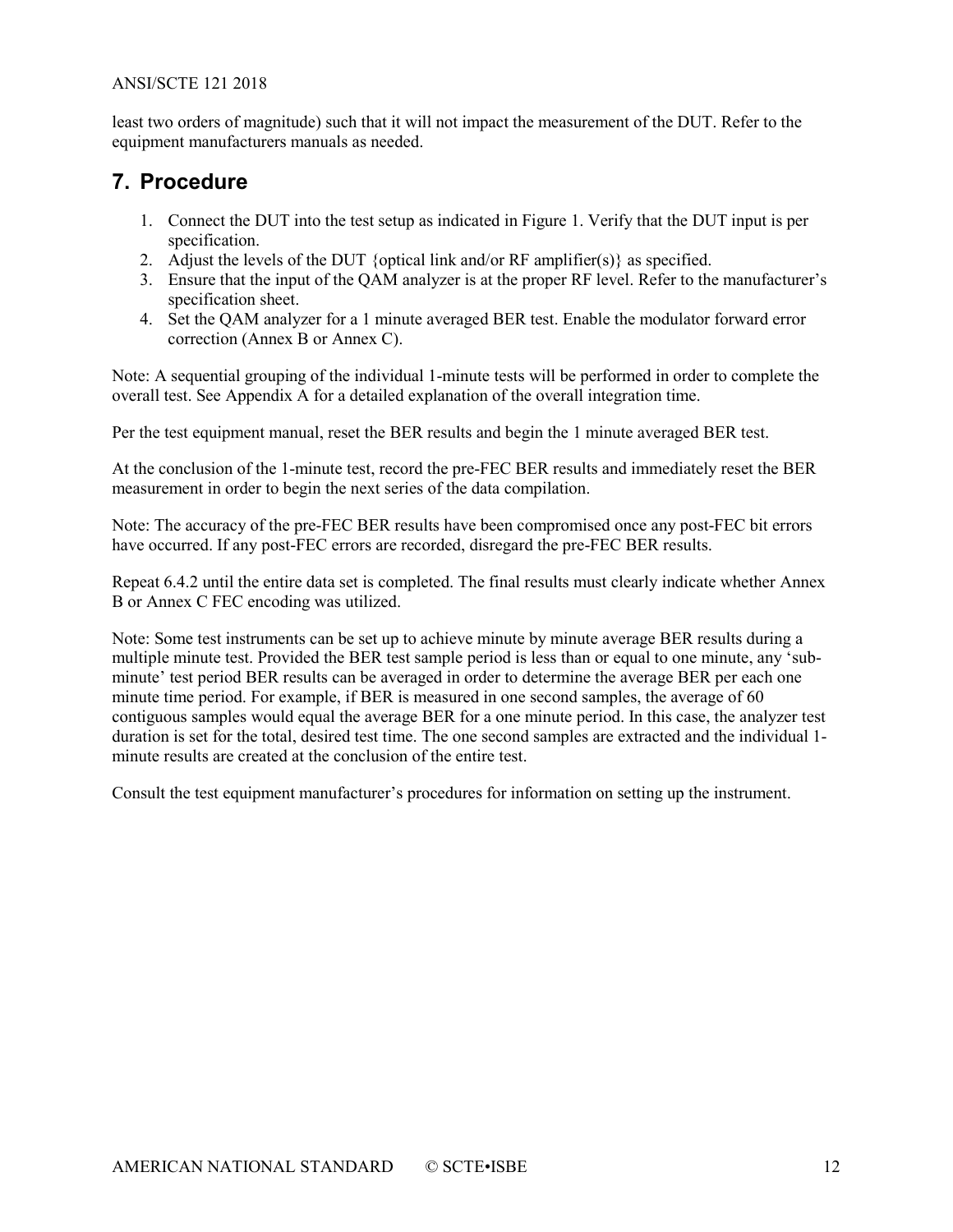# **Appendix A: Test Integration Time**

<span id="page-12-0"></span>The BER test integration time is merely the length of time that the test is allowed to run before taking a measurement or considering the test complete.

Determining the test integration time (length of the test) involves a couple of parameters. First, the length of the test is directly related to how small of a BER value is attempting to be measured. For example:

Assuming that the desired measurement is 1e-12 with a 256-QAM signal  $1/(1e-12) = 1e12$  bits 1e12 bits  $/$  42.8843 Mbps (transmitted bit rate) = 23.3186e3 seconds  $23.3186e3$  seconds = 6.4774 hours

Assuming that the desired measurement is 1e-9 with a 256-QAM signal  $1/(1e-9) = 1e9$  bits 1e9 bits / 42.8843 Mbps = 23.3186 seconds

The next parameter to consider is an averaged BER measurement over 15 minutes, or longer, can mask a short duration anomaly by averaging its affects across the entire 15+ minute test. Linking several shorter tests together in order to complete one whole test can overcome this issue. For example:

Transmitted bit rate  $= 42.8843$  Mbps (256-QAM)

Assuming a 1-minute test in which 100 randomly dispersed errors occur. 42.8843 Mbps  $*$  60 seconds = 2.5731e9 bits 100 errors / 2.5731e9 bits = 3.8864e-8 BER

Assuming a 15-minute test in which each 1-minute block yields the same 3.8864e-8 result, the end result would of course be identical. In this case the 15-minute test would not produce any issues.

Now assume that one of the 1-minute blocks has an additional burst of 3000 errors.

Averaging all errors across 15 minutes: 42.8843 Mbps  $*$  60 seconds  $*$  15 minutes = 38.5959e9 bits  $(1400+3100 \text{ errors})$  / 38.5959e9 bits = 1.1659e-7 BER

Using individual 1 minute tests: 42.8843 Mbps  $*$  60 seconds = 2.5731e9 bits 3100 errors / 2.5731e9 bits = 1.2048e-6 BER This particular 1-minute block would indicate a BER of 1.2048e-6, while the remaining 14 blocks would each show 3.8864e-8

The end result of the averaged, 15-minute test produces a result which can lead to a misconception of an acceptable margin. By looking at 15 separate 1-minute blocks, the potential issue of less BER margin is identified.

In determining the total test integration time or the time to complete the entire test, it is suggested that the test be allowed to run such that at least 100 errored seconds are incurred.